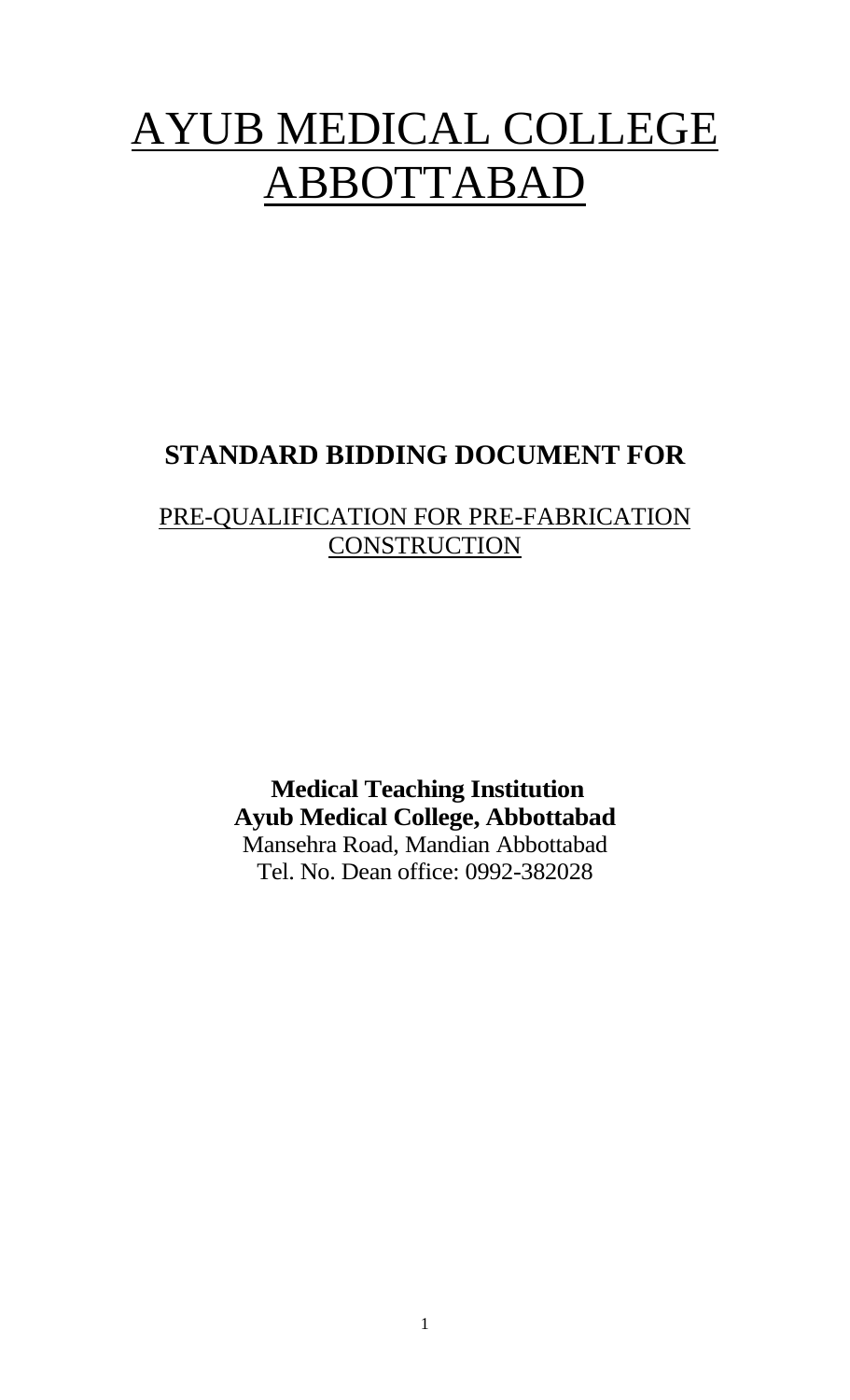# **STANDARD BIDDING DOCUMENT FOR**

## PRE-QUALIFICATION FOR PRE-FABRICATION **CONSTRUCTION**

**Note:** The prospective bidder is expected to examine the Bidding Documents carefully, including all Instructions, Terms & Conditions, and Specifications etc. Failure to furnish all information required by the Bidding documents or submission of a Bid not substantially responsive to the Bidding Documents in every respect would result in the rejection of the Bid.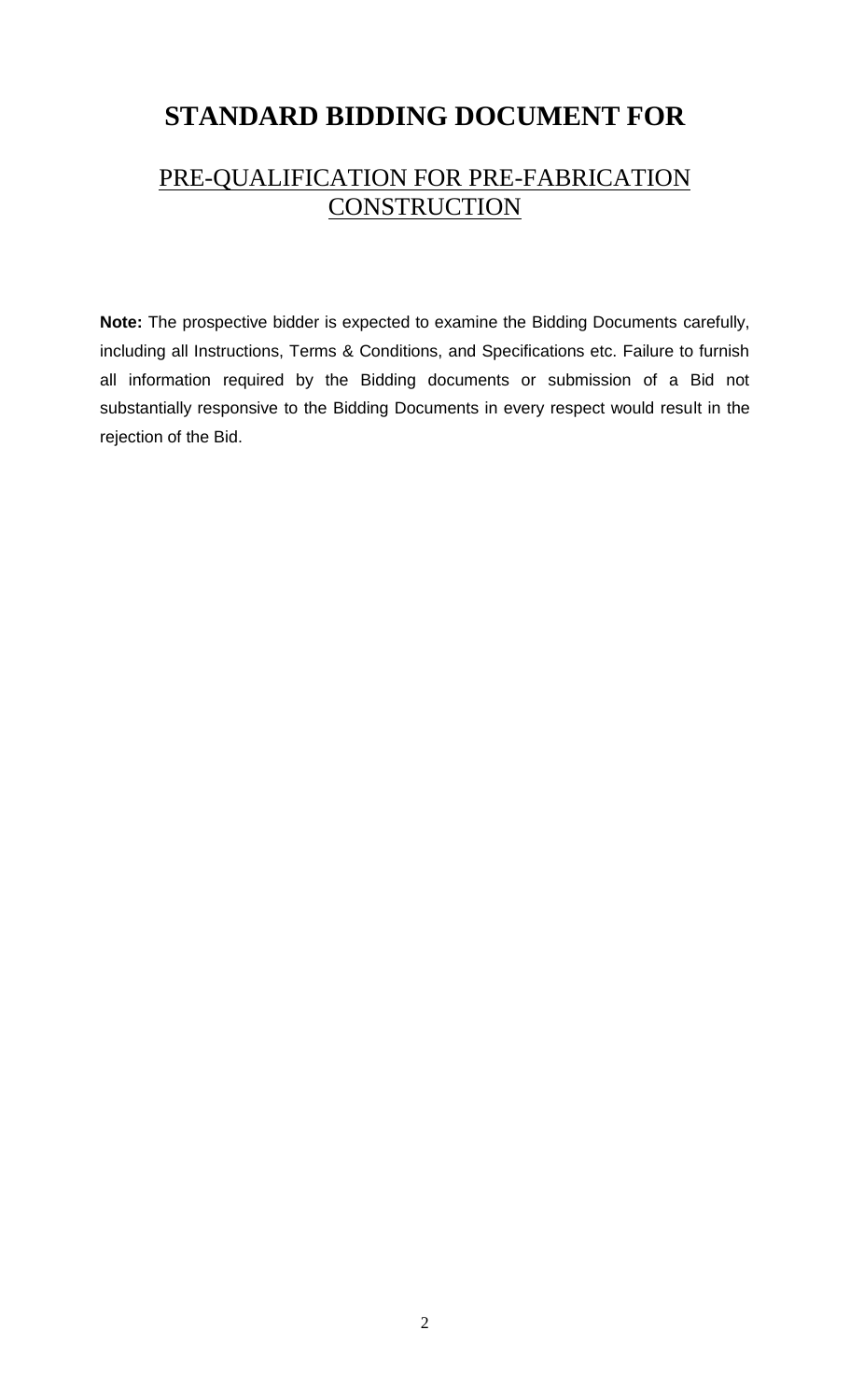#### **INVITATION FOR BIDS**

Ayub Medical College, Abbottabad invites Requests for Proposals (RFP) of pre-qualification for pre-fabrication construction on turnkey basis from interested firms/constructors having C2 and above category registration with PEC for the year 2021-22 having specialization code CE10, BC01, EE04 with valid registration of FBR and KPRA with following terms and conditions:

- 1. Construction of pre-fabrication construction works to be done in the designated location at MTI, AMC premises.
- 2. The pre-qualified bidders will be provided architectural design/drawings and they will have to develop detail structural construction working drawing along with detail financial proposal.
- 3. The scope of the work includes procurement of civil, electrical, mechanical, plumbing, sanitary items, other allied facilities and executions of work as per approved d architectural design/drawings according to entire satisfaction of client/ supervised agencies.
- 4. Bidding documents can be obtained from Accounts Branch Ayub Medical College Abbottabad during office hours on payment of Rs 3000/- (Non-refundable).
- 5. Bids should reach the office of the Dean, Ayub Medical College till 11:00 AM on or before **05-08-2021** on the following address.

## **Dean & CEO Medical Teaching Institution Ayub Medical College Main Mansehra Road, Abbottabad Ph: 0992-385310**

- 6. Bids will be opened at 11:30 AM by the Institution Purchase Committee on the **same day** in the presence of the Bidders or their authorized representatives who choose to attend.
- 7. A pre bid meeting will be held on **27-07-2021** at 11:00 am in the conference room of Ayub Medical College, Abbottabad.

**Dean Medical Teaching Institution, Ayub Medical College, Abbottabad** Tel. No. Dean office: 0992-383510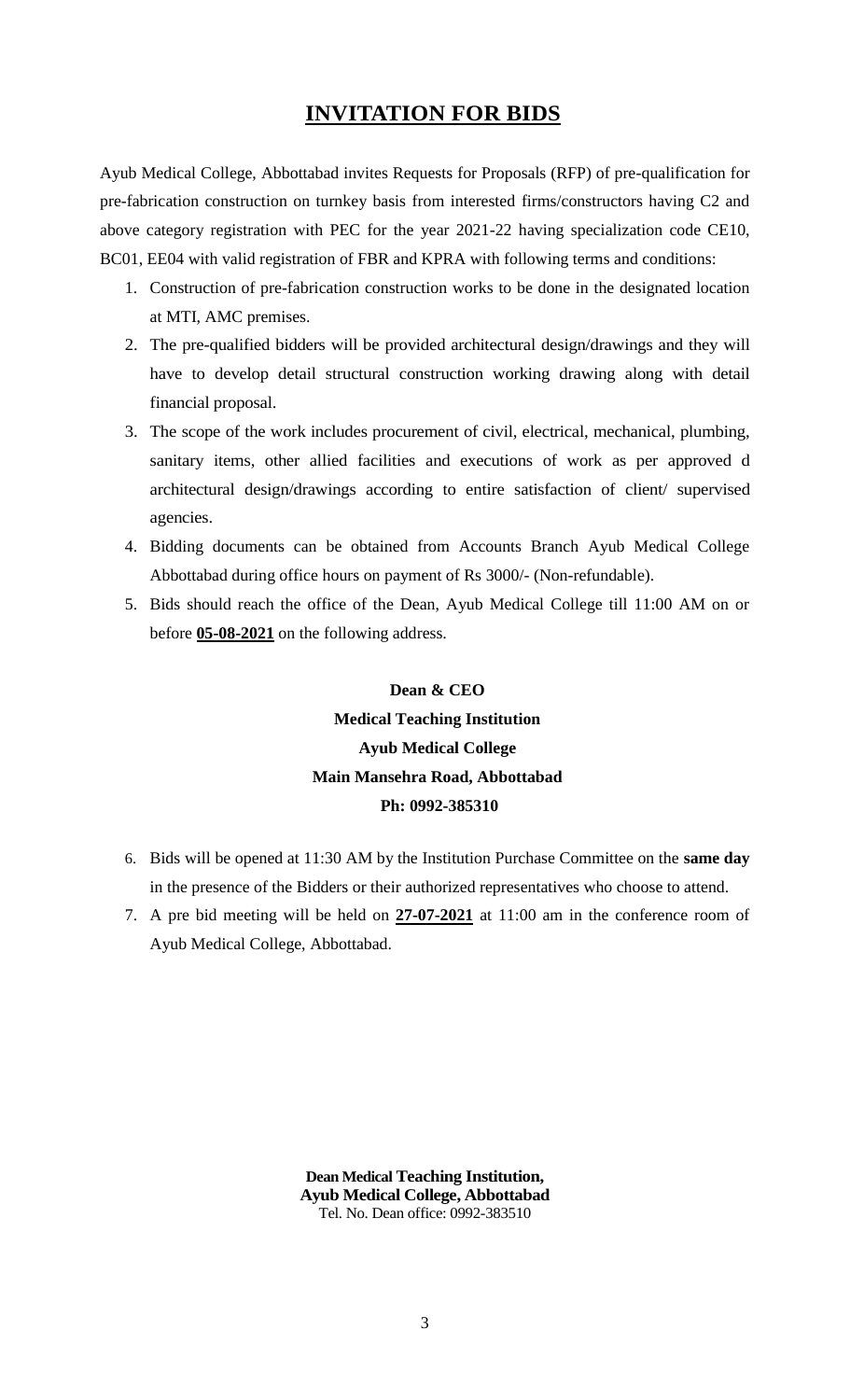## **INSTRUCTIONS TO BIDDERS**

- 1. The bidder/ proponent must submit the proposals in sealed envelopes as specified in Rule 16 of KPPRA Rules 2014 i.e. *Pre-qualification of Contractors.*
- 2. Construction of pre-fabrication construction works to be done in the designated location at MTI, AMC premises.
- 3. The scope of the work includes procurement of civil, electrical, mechanical, plumbing, sanitary items, other allied facilities and executions of work as per approved d architectural design/drawings according to entire satisfaction of client/ supervised agencies.
- 4. The pre-qualified bidders will be provided architectural design/drawings and they will have to develop detail structural construction working drawing along with detail financial proposal.
- 5. The proposal shall be typed in English with legible font type and size.
- 6. Each page of the proposals must be duly stamped and signed by authorized representative.
- 7. The envelopes should be on the name (**Dean, Ayub Medical College, Medical Teaching Institution, Abbottabad.**
- 8. The terms and conditions mentioned in the tender notice are also part and parcel of this bidding document
- 9. Only pre-qualified bidders will be asked to provide financial bid.
- 10. Collusion between the firms is strictly prohibited. Any firm / group of firms found involved in creating a cartel or any other collusion arrangement against the interest of the project/government, will be blacklisted and debarred under blacklisted manual.
- 11. The proposals should be in accordance with enclosed specifications.
- 1. **Response time**: All bidders shall submit proposals as per these instructions on or before **05-08-2021** at11:00 A.M. These tenders/bids will be opened at 11:30 A.M by the Institutional Purchase Committee on the same day.
- 12. The bidder shall submit an affidavit that it has never been blacklisted by any Public Sector Organization, Autonomous or Semi-Autonomous Organization.
- 13. The procuring entity may reject one or all such proposals, which are vague (In terms of financial proposal) or does not adhere to these instructions. The rejection reason will be communicated to the respective bidder.
- 14. The procuring entity may offer for re-biding in case the proposal does not satisfy its professional requirements.
- 15. Arbitration as per law will be in case of disagreement arising out of contract execution, which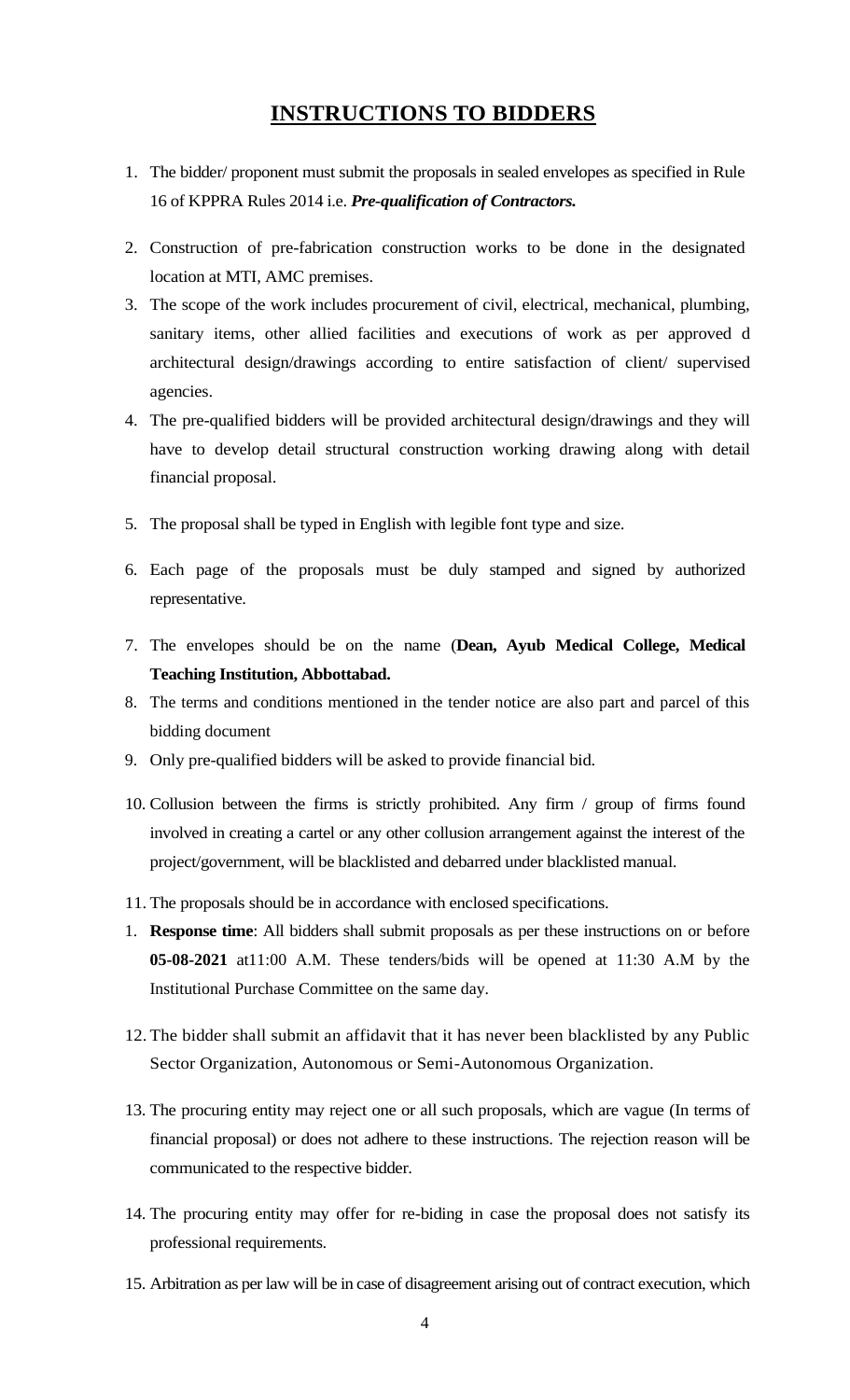cannot be settled, between the two parties (procuring entity and supplier/vendor/bidder).

- 16. If the bidding document is downloaded from the institutional web site, the fee has to be deposited in the Accounts Branch and the original receipt must be attached with the bidding document or a bank draft of Rs. 3,000/- in favour of Dean, Ayub Medical College may also be deposited.
- 17. No tenders/bids shall be accepted without original fee receipt.
- 18. Action against the contractors will be taken as per Blacklisting Manual who is found to be involved in corrupt practices.
- 19. Other conditions of standard procedure for pre-qualification of constructors of PEC and KPPRA are also part of these bidding documents.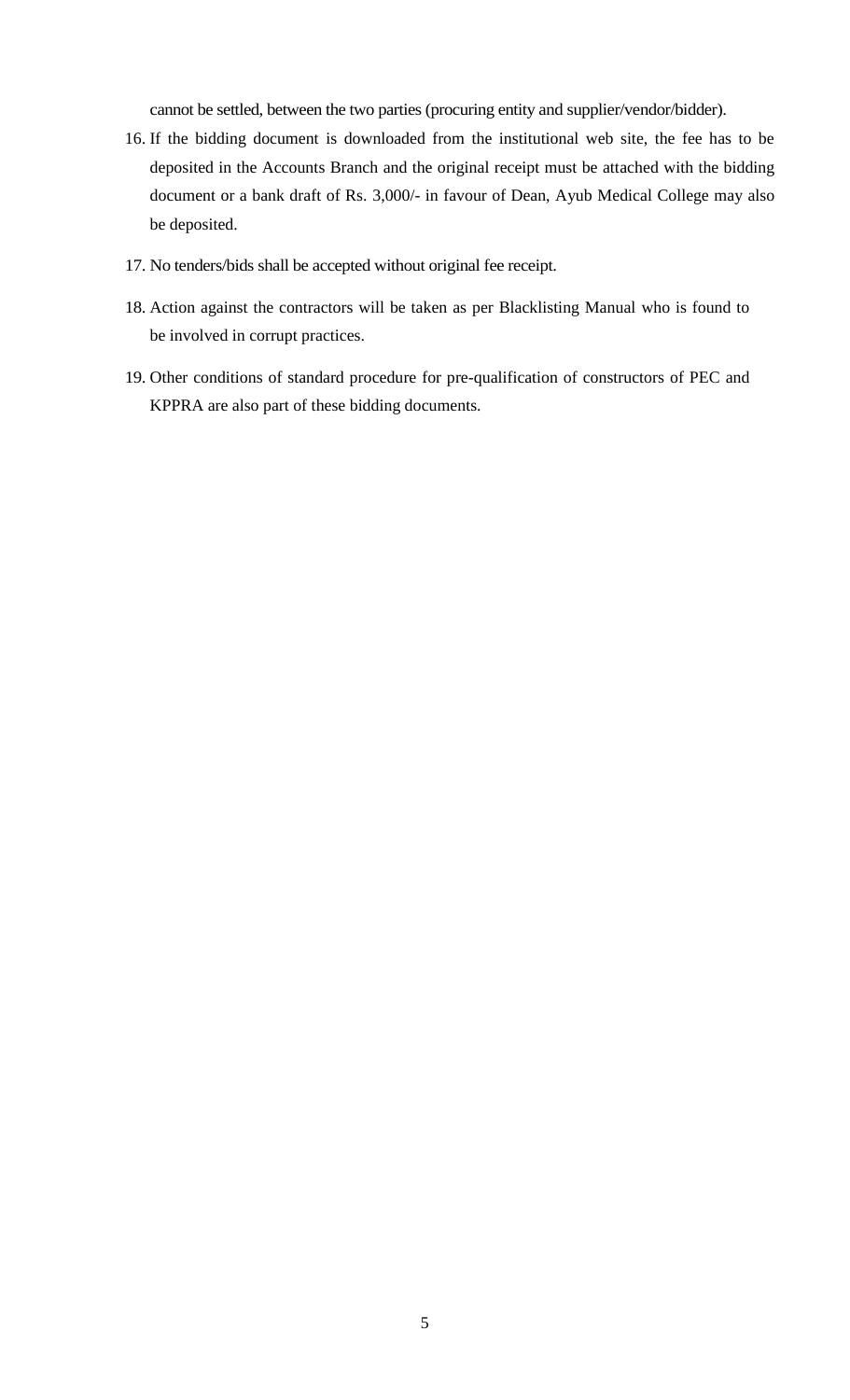### **BID EVALUATION CRITERIA**

#### **The following documents are mandatory for considering the bid:**

- 1. Valid registration certificate with FBR
- 2. Valid registration certificate with PEC in C2 and above with CE10, BC01 and EE04 codes having 10 years of experience.
- 3. Valid registration certificate with KPRA
- 4. Affidavit on Judicial stamp paper stating that the firm/company of the bidder has never been blacklisted by any Govt. department/institution.

#### **Bidders are directed strictly to adhere to the sequence / template given below for preparation and submission of technical proposal.**

| S#                         | <b>Description of Indicator</b>                                                                                                  | <b>Marks</b><br><b>Allocation</b> | Parameters/<br><b>Sub-allocation</b>                                     |                                                | <b>Remarks</b>                                                                                      |  |  |  |
|----------------------------|----------------------------------------------------------------------------------------------------------------------------------|-----------------------------------|--------------------------------------------------------------------------|------------------------------------------------|-----------------------------------------------------------------------------------------------------|--|--|--|
| <b>GENERAL EXPERIENCE</b>  |                                                                                                                                  |                                   |                                                                          |                                                |                                                                                                     |  |  |  |
| $\mathbf{1}$               | Projects of similar nature and<br>complexity completed over latest<br>10 years.                                                  | 15                                | Up to $100 M$ :<br>100 M to 300 M:<br>300 M to 500 M:<br>Above<br>500 M: | 02 Marks<br>06 Marks<br>10 Marks<br>15 Marks   | Attested copies of<br>work orders /<br>Contracts & project<br>completion report<br>must be attached |  |  |  |
| $\overline{2}$             | Projects of similar nature and<br>complexity in hand.                                                                            | 10                                | Up to $100 M$ :<br>100 M to 300 M:<br>300 M to 500 M:<br>300 M:<br>Above | 2.5 Marks<br>05 Marks<br>7.5 Marks<br>10 Marks | Attested copies of<br>work orders /<br>Contracts.                                                   |  |  |  |
| 3                          | Experience of Works) related to<br>project but not basic part.                                                                   | 5                                 | Up to $10 M$ :<br>10 M to 50 M:<br>Above 50 M:                           | 01 Marks<br>02 Marks<br>03Marks                | Attested copies of<br>work orders /<br>Contracts & project<br>completion report<br>must be attached |  |  |  |
| $\overline{4}$             | of<br>enlistment<br>with<br><b>Status</b><br>Government Organizations and<br>other agencies in addition to FBR,<br>PEC and KPRA. | 5                                 | 01 Mark / each Registration/<br>certificate                              |                                                | Attach copies of<br>registration<br>certificate                                                     |  |  |  |
|                            | <b>Total Marks</b>                                                                                                               | 35                                |                                                                          |                                                |                                                                                                     |  |  |  |
|                            |                                                                                                                                  |                                   |                                                                          |                                                |                                                                                                     |  |  |  |
|                            |                                                                                                                                  |                                   | PERSONNEL CAPABILITIES                                                   |                                                |                                                                                                     |  |  |  |
|                            | Engineers Registered<br>Graduate<br>with PEC<br>a) Number of Engineers                                                           | 06                                | 02 Marks/ Engineer                                                       |                                                | CVs along with<br>credentials of<br>experience duly<br>attested should be<br>attached.              |  |  |  |
|                            | Cumulative experience of<br>b)<br>the<br>all<br>Engineers<br>in<br>number of years                                               | 03                                | Up to 15 years :<br>15 to 20 years :<br>Above 20 years:                  | 01 Mark<br>02 Marks<br>03 Marks                | Attach experience<br>certificates                                                                   |  |  |  |
|                            | Number of Diploma Engineers in<br>Employment of the Firm<br>a) Number of Engineers                                               | 04                                | 01 Marks/ Engineer                                                       |                                                | CVs along with<br>credentials of<br>experience duly<br>attested should be<br>attached.              |  |  |  |
|                            | b) Cumulative experience of<br>all<br>the<br>Engineers<br>in<br>number of years                                                  | 02                                | Below 20 years :<br>Above 20 years :                                     | 0 Marks<br>02 Marks                            | Attach experience<br>certificates                                                                   |  |  |  |
|                            | <b>Total Marks</b>                                                                                                               | 15                                |                                                                          |                                                |                                                                                                     |  |  |  |
| <b>FINANCIAL SOUNDNESS</b> |                                                                                                                                  |                                   |                                                                          |                                                |                                                                                                     |  |  |  |
|                            | Volume of projects done in public<br>or private sector.                                                                          | 10                                | Up to 50 $M$ :<br>Up to Rs.100 M:<br>Above Rs.100 M:                     | 02 Marks<br>06 Marks<br>10 Marks               | Copy attested by a<br>Chartered<br>Accountant                                                       |  |  |  |
|                            | Income tax paid during last 03<br>years.                                                                                         | 05                                | Paid 05 Marks and if not paid 0<br>Marks                                 |                                                | Attach income tax<br>returns of the last<br>03 years                                                |  |  |  |
|                            | Overall Annual Turnover during<br>last 03 years                                                                                  | 10                                | Up to 200 M:<br>Below 300M:<br>Above 300M:                               | 02 Marks<br>06 Marks<br>10 Marks               | Attested copy of<br>Audit Reports must<br>be provided                                               |  |  |  |
|                            | Litigation history where decision<br>went against the firm                                                                       | 05                                | If yes: 0 Marks<br>If No: 05 Marks                                       |                                                | <b>Attach Court Orders</b>                                                                          |  |  |  |
|                            | <b>Total Marks</b>                                                                                                               | 30                                |                                                                          |                                                |                                                                                                     |  |  |  |